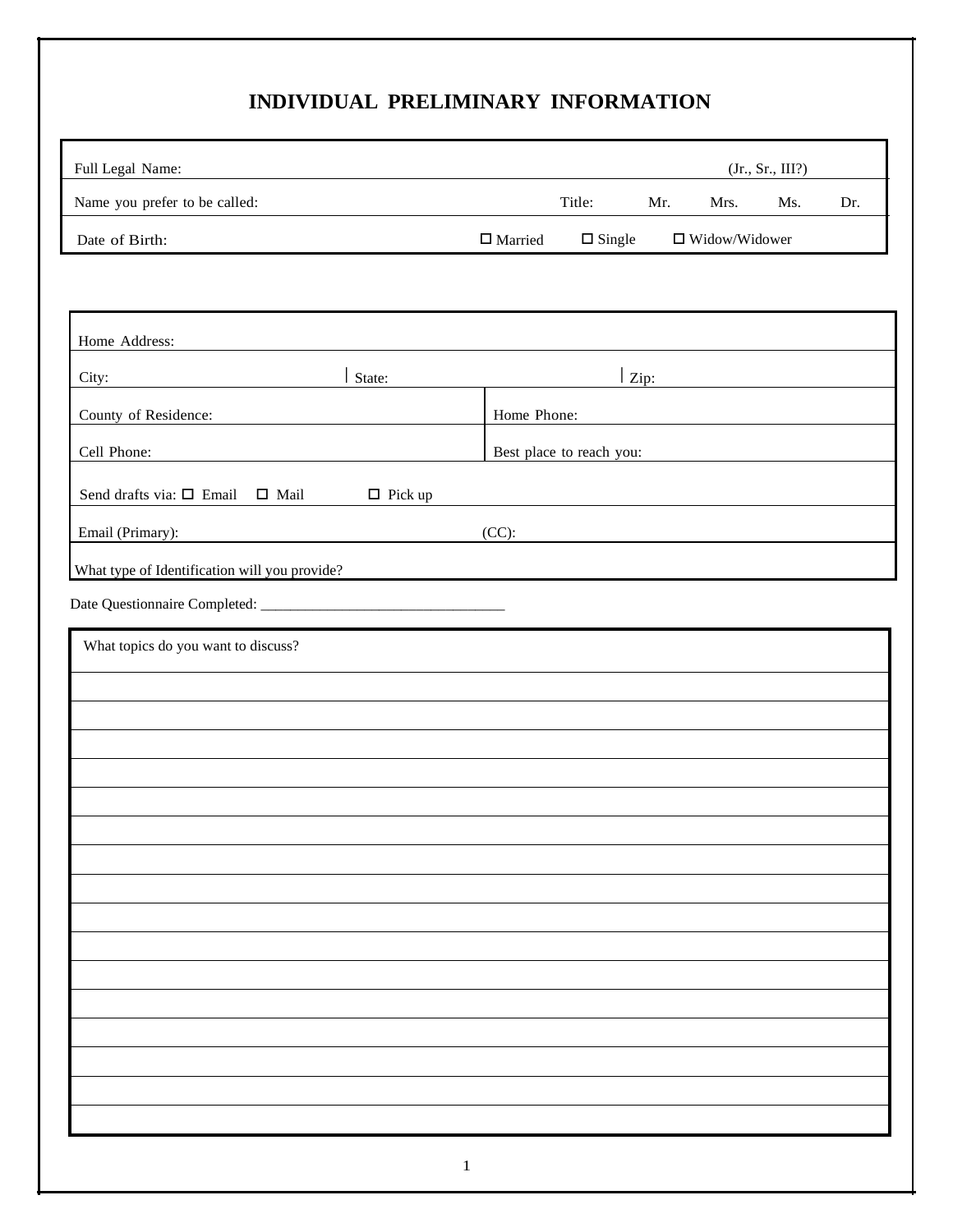|        | Living Children<br><u> 1989 - Andrea State Barbara, politik a postal de la provincia de la provincia de la provincia de la provincia</u>                                                                                      | Date of Birth | Gender | Name Grandchildren |
|--------|-------------------------------------------------------------------------------------------------------------------------------------------------------------------------------------------------------------------------------|---------------|--------|--------------------|
|        |                                                                                                                                                                                                                               |               |        |                    |
|        |                                                                                                                                                                                                                               |               |        |                    |
|        |                                                                                                                                                                                                                               |               |        |                    |
|        |                                                                                                                                                                                                                               |               |        |                    |
|        |                                                                                                                                                                                                                               |               |        |                    |
|        |                                                                                                                                                                                                                               |               |        |                    |
|        |                                                                                                                                                                                                                               |               |        |                    |
|        |                                                                                                                                                                                                                               |               |        |                    |
|        |                                                                                                                                                                                                                               |               |        |                    |
|        |                                                                                                                                                                                                                               |               |        |                    |
|        |                                                                                                                                                                                                                               |               |        |                    |
|        |                                                                                                                                                                                                                               |               |        |                    |
|        |                                                                                                                                                                                                                               |               |        |                    |
|        |                                                                                                                                                                                                                               |               |        |                    |
|        |                                                                                                                                                                                                                               |               |        |                    |
|        |                                                                                                                                                                                                                               |               |        |                    |
|        |                                                                                                                                                                                                                               |               |        |                    |
|        |                                                                                                                                                                                                                               |               |        |                    |
|        |                                                                                                                                                                                                                               |               |        |                    |
|        |                                                                                                                                                                                                                               |               |        |                    |
|        |                                                                                                                                                                                                                               |               |        |                    |
|        |                                                                                                                                                                                                                               |               |        |                    |
| Name:  |                                                                                                                                                                                                                               |               |        |                    |
|        |                                                                                                                                                                                                                               |               |        |                    |
|        |                                                                                                                                                                                                                               |               |        |                    |
|        |                                                                                                                                                                                                                               |               |        |                    |
|        |                                                                                                                                                                                                                               |               |        |                    |
|        | Name: Name: Name: Name: Name: Name: Name: Name: Name: Name: Name: Name: Name: Name: Name: Name: Name: Name: Name: Name: Name: Name: Name: Name: Name: Name: Name: Name: Name: Name: Name: Name: Name: Name: Name: Name: Name: |               |        |                    |
|        |                                                                                                                                                                                                                               |               |        |                    |
|        |                                                                                                                                                                                                                               |               |        |                    |
|        |                                                                                                                                                                                                                               |               |        |                    |
| Phone: | <u> 1989 - Johann Barn, fransk politik (d. 1989)</u>                                                                                                                                                                          |               |        |                    |

Do you have any children who predeceased you? Their names?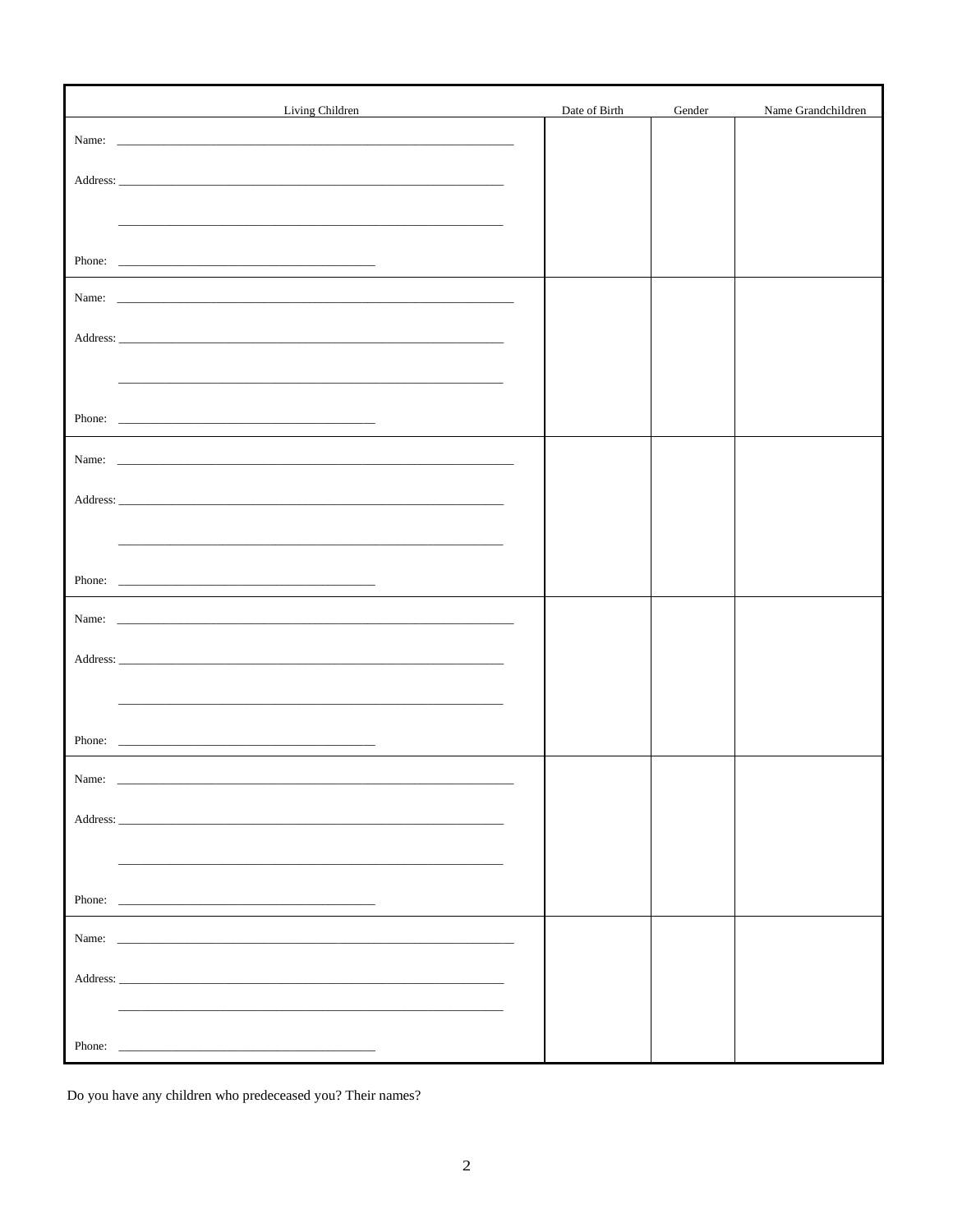| Describe how you want your estate to be distributed upon your death:                                                                                                                                             |  |
|------------------------------------------------------------------------------------------------------------------------------------------------------------------------------------------------------------------|--|
| Do you have any specific bequests?                                                                                                                                                                               |  |
|                                                                                                                                                                                                                  |  |
|                                                                                                                                                                                                                  |  |
|                                                                                                                                                                                                                  |  |
|                                                                                                                                                                                                                  |  |
|                                                                                                                                                                                                                  |  |
| Who are the beneficiaries of the remainder of your estate?                                                                                                                                                       |  |
|                                                                                                                                                                                                                  |  |
|                                                                                                                                                                                                                  |  |
|                                                                                                                                                                                                                  |  |
|                                                                                                                                                                                                                  |  |
|                                                                                                                                                                                                                  |  |
|                                                                                                                                                                                                                  |  |
|                                                                                                                                                                                                                  |  |
|                                                                                                                                                                                                                  |  |
|                                                                                                                                                                                                                  |  |
|                                                                                                                                                                                                                  |  |
|                                                                                                                                                                                                                  |  |
|                                                                                                                                                                                                                  |  |
|                                                                                                                                                                                                                  |  |
|                                                                                                                                                                                                                  |  |
| If a beneficiary does not survive you, do you want their share to go to the other named beneficiaries ("per capita") or<br>do you want the deceased beneficiary's share to go to their children ("per stirpes")? |  |
|                                                                                                                                                                                                                  |  |
| <u> 1989 - Johann Stoff, amerikansk politiker (d. 1989)</u>                                                                                                                                                      |  |
|                                                                                                                                                                                                                  |  |
|                                                                                                                                                                                                                  |  |
| Is there anyone you would like to specifically disinherit?                                                                                                                                                       |  |
|                                                                                                                                                                                                                  |  |
|                                                                                                                                                                                                                  |  |
|                                                                                                                                                                                                                  |  |
|                                                                                                                                                                                                                  |  |
|                                                                                                                                                                                                                  |  |